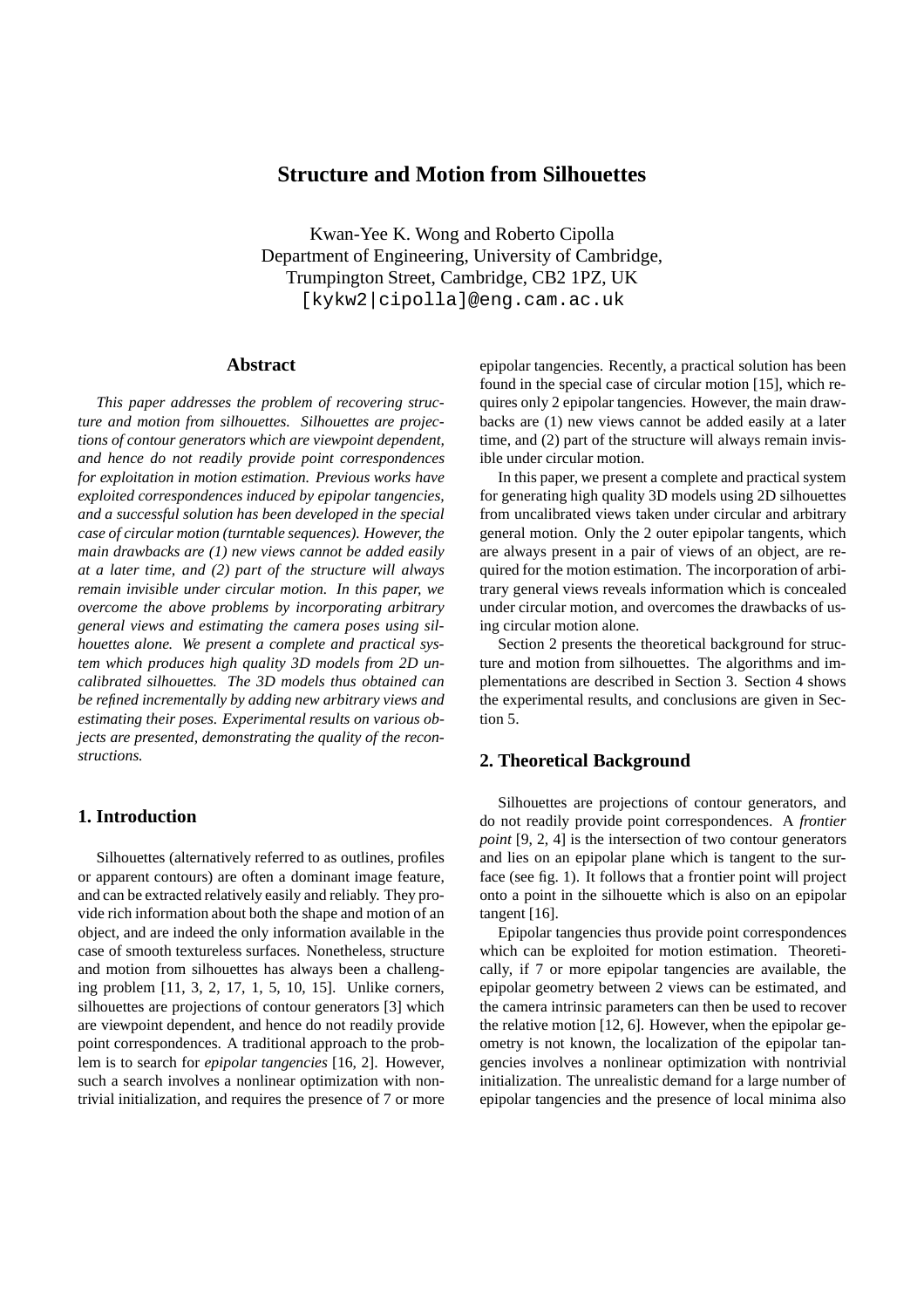

**Figure 1.** A *frontier point* is the intersection of two contour generators and lies on an epipolar plane which is tangent to the surface. It follows that a frontier point will project onto a point in the silhouette which is also on an epipolar tangent.

make this approach impractical.

In this paper, a simple method which uses only the 2 *outer epipolar tangents* for motion estimation is introduced. The outer epipolar tangents correspond to the 2 *epipolar tangent planes* which touch the object, and are always available in any pair of views, except when the baseline passes through the object (see fig. 2). The use of the outer epipolar tangents, which are guaranteed to be in correspondence, avoids degenerate cases due to self-occlusion and greatly simplifies the matching problem (see fig. 3).



**Figure 2.** The outer epipolar tangents correspond to the 2 epipolar tangent planes which touch the object, and are always available in any pair of views, except when the baseline passes through the object.

Circular motion can be used to determine a few viewpoints reliably by having a good initialization that avoids local minima, which is the key to a successful solution. In the case of circular motion, the 3 main image features, namely the image of the rotation axis  $\mathbf{l}_s$ , the horizon  $\mathbf{l}_h$  and a special vanishing point  $v_x$  (see [15] for details), are fixed throughout the sequence and satisfy

$$
\mathbf{v}_x \cdot \mathbf{l}_h = 0, \tag{1}
$$

$$
\mathbf{v}_x = \mathbf{K} \mathbf{K}^{\mathrm{T}} \mathbf{l}_s, \tag{2}
$$



**Figure 3.** Two discrete views showing 17 epipolar tangents, of which only 6 are in correspondence. The use of the 2 outer epipolar tangents (in solid lines), which are guaranteed to be in correspondence, avoids degenerate cases due to selfocclusion, and greatly simplifies the matching problem.

where **K** is the  $3 \times 3$  camera calibration matrix. The fundamental matrix can be parameterized explicitly in terms of these features [19, 7, 15], and is given by

$$
\mathbf{F} = [\mathbf{v}_x]_{\times} + \kappa \tan \frac{\theta}{2} (\mathbf{l}_s \mathbf{l}_h^{\mathrm{T}} + \mathbf{l}_h \mathbf{l}_s^{\mathrm{T}}), \tag{3}
$$

where  $\theta$  is the angle of rotation, and  $\kappa$  is a constant which can be determined from the camera intrinsic parameters.  $\theta$ is the only parameter which depends on the particular pair of views being considered. When the camera intrinsic parameters are known, 2 parameters are enough to fix  $\mathbf{l}_s$  and  $v_x$ . Since  $v_x$  must lie on  $l_h$ , only 1 further parameter is needed to fix  $\mathbf{l}_h$ . As a result, a sequence of N images taken under circular motion can be described by  $N + 2$  motion parameters (2 for  $\mathbf{l}_s$ , 1 for  $\mathbf{l}_h$  and the  $N-1$  angles). By exploiting the 2 outer epipolar tangents, the  $N$  images will provide 2N (or 2 when  $N = 2$ ) independent constraints on these parameters, and a solution will be possible when  $N\geq 3.$ 

In this paper we show how circular motion will generate a *web of contour generators* around the object (see fig. 4), which can be used for registering any new arbitrary general view. Given an arbitrary general view, the associated contour generator will intersect with this web and form frontier points. If the camera intrinsic parameters are known, the 6 motion parameters (3 for rotation and 3 for translation) of the new view can be fixed if there are 6 or more frontier points on the associated contour generator. This corresponds to having a minimum of 3 views under circular motion, each providing 2 outer epipolar tangents to the silhouette in the new general view (see fig. 5).

#### **3. Algorithms and Implementations**

In this paper, the cubic B-spline snake [3] is chosen for the automatic extraction of silhouettes from the image sequence. Cubic B-spline snakes provide a compact representation of silhouettes of various complexity, and can achieve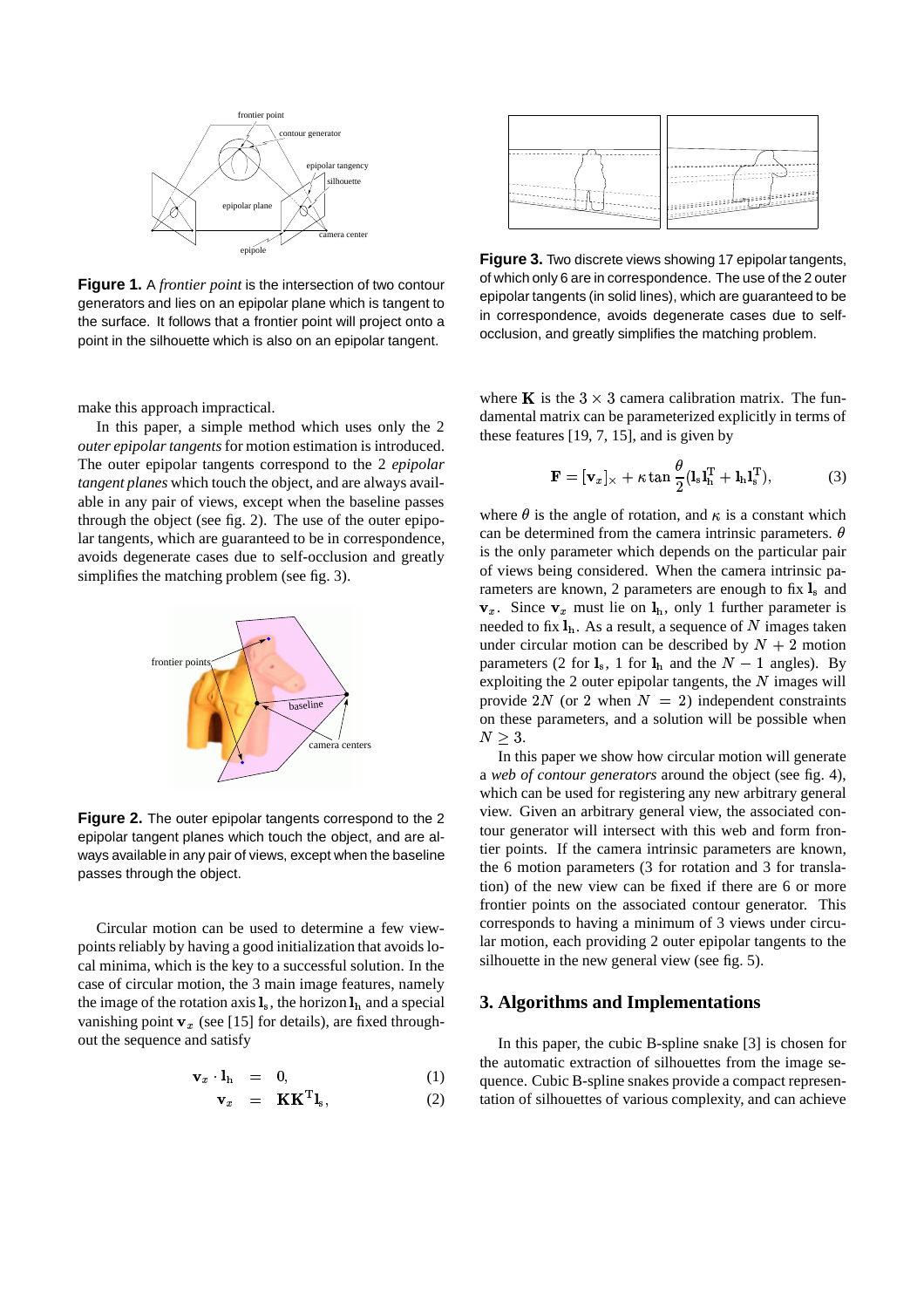

**Figure 4.** The circular motion will generate a *web of contour generators* around the object, which can be used for registering any new arbitrary general view.



**Figure 5.** Three views from circular motion provide 6 outer epipolar tangents to the silhouette in the new general view for estimating its pose.

sub-pixel localization accuracy. Its parameterization also facilitates the localization of epipolar tangents.

The motion estimation proceeds as an optimization which minimizes the reprojection errors of epipolar tangents. For view *i* and view *j*, a fundamental matrix  $\mathbf{F}_{ij}$  c is formed from the current estimate of the motion parameters, and the epipoles  $e_{ij}$  and  $e_{ji}$  are obtained from the right and left nullspaces of  $\mathbf{F}_{ij}$ . The outer epipolar tangent points  ${\bf t}_{ij0}$ ,  ${\bf t}_{ij1}$  and  ${\bf t}_{ji0}$ ,  ${\bf t}_{ji1}$  are located in view i and j respectively (see fig. 6). The reprojection errors are then given by the geometric distances between the epipolar tangent points and their epipolar lines [14],

$$
d_{ijk} = \frac{\mathbf{t}_{jik}^{\mathrm{T}} \mathbf{F}_{ij} \mathbf{t}_{ijk}}{\sqrt{(\mathbf{F}_{ij} \mathbf{t}_{ijk})_1^2 + (\mathbf{F}_{ij} \mathbf{t}_{ijk})_2^2}},
$$
(4)

$$
d_{jik} = \frac{\mathbf{t}_{jik}^{\mathrm{T}} \mathbf{F}_{ij} \mathbf{t}_{ijk}}{\sqrt{(\mathbf{F}_{ij}^{\mathrm{T}} \mathbf{t}_{jik})_1^2 + (\mathbf{F}_{ij}^{\mathrm{T}} \mathbf{t}_{jik})_2^2}}.
$$
 (5)

For a sequence of  $N$  images taken under circular motion, the image of the rotation axis and the horizon are initialized approximately, and the angles are arbitrarily initialized. The cost function is given by

$$
C_{cm}(\mathbf{x}) = \frac{1}{4} \sum_{i=1}^{N} \sum_{j=i+1}^{min(j+3,N)} \sum_{k=1}^{2} d_{ijk}(\mathbf{x})^2 + d_{jik}(\mathbf{x})^2,
$$
\n(6)



**Figure 6.** The motion parameters can be estimated by minimizing the reprojection errors of epipolar tangents, which are given by the geometric distances between the epipolar tangent points and their epipolar lines.

where **x** consists of the  $N + 2$  motion parameters.

For arbitrary general motion, the 6 motion parameters can be initialized by roughly aligning the projection of the 3D model built from the estimated circular motion with the image. The cost function of general motion for view  $j$  is given by

$$
C_j(\mathbf{x}') = \sqrt{\frac{\sum_{i=1}^N f_{ij} \sum_{k=1}^2 d_{ijk} (\mathbf{x}')^2 + d_{jik} (\mathbf{x}')^2}{4 \sum_{i=1}^N f_{ij}}}, \quad (7)
$$

where  $x'$  consists of the 6 motion parameters.  $f_{ij}$  is 0 if the baseline formed with view  $i$  passes through the object, otherwise it is 1.

After motion estimation, a volumetric model of the object can be constructed by octree carving algorithm [18] using the silhouettes. Surface triangles can then be generated from the octree using the marching cubes algorithm [13] and texture for each triangle is taken from the view which gives the largest projected area.

Instead of using texture-mapping which sometimes produces color inconsistency between neighboring triangles, a model with smooth color transition can be obtained by computing the RGB values for each vertex in the mesh. The normal vector of each vertex is taken as the mean of the normal vectors of the neighboring triangles. The color is then computed as the weighted average of the color values from all views. The weighting factor is given by

$$
w_i = \begin{cases} -\mathbf{n} \cdot \mathbf{v}_i & \text{(if visible)}\\ 0 & \text{(otherwise)} \end{cases}, \tag{8}
$$

where **n** is the normal vector of the vertex and  $v_i$  is the viewing direction of view  $i$ .

The complete process of generating 3D model from 2D silhouettes is summarized in algorithm. 1.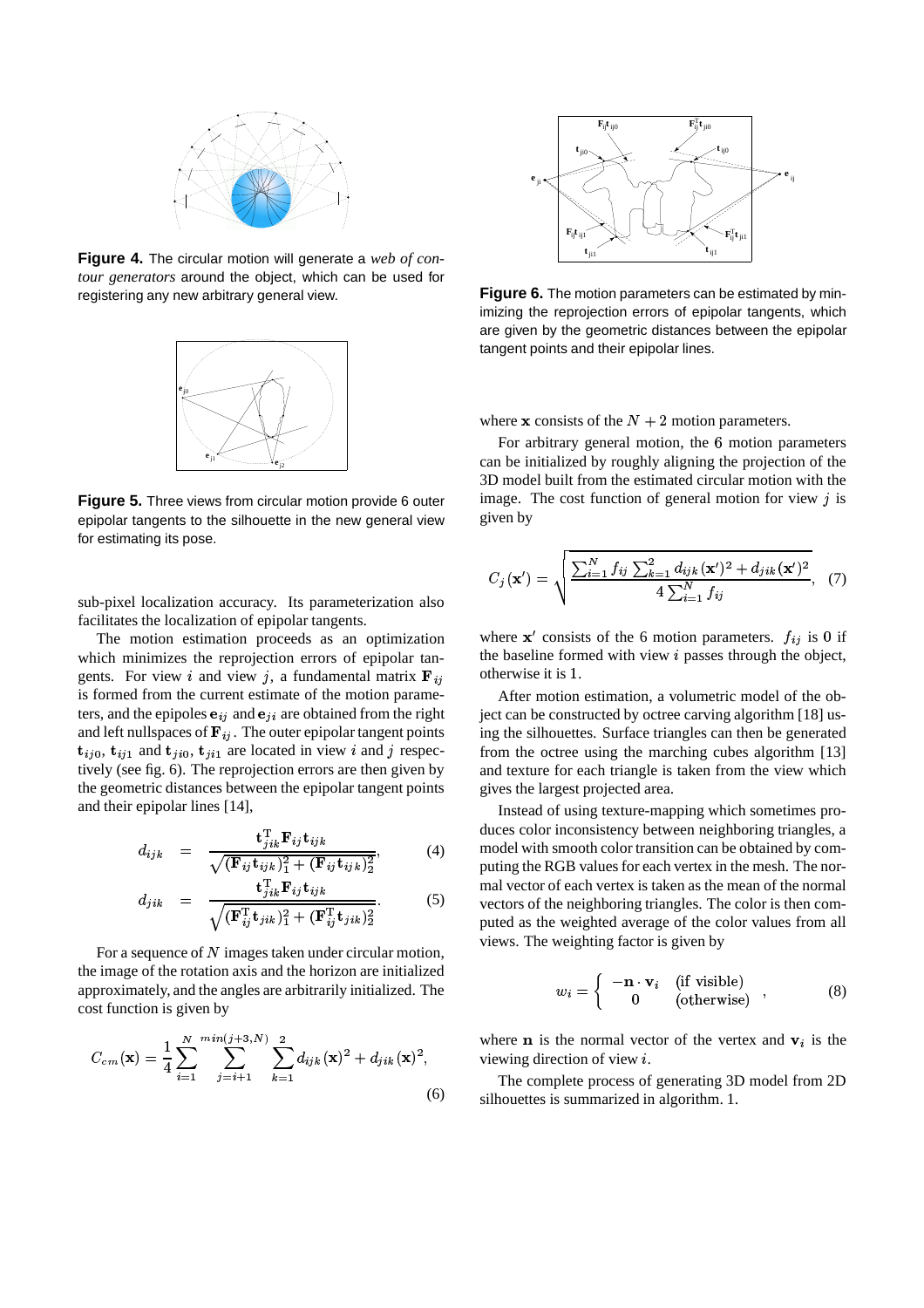#### **Algorithm 1** Generation of 3D model from silhouettes

extract the silhouettes using cubic B-spline snakes;

| initialize $\mathbf{l}_s$ , $\mathbf{l}_h$ and the $N-1$ angles for the circular motion; |
|------------------------------------------------------------------------------------------|
| while not converged do                                                                   |
| compute the cost for circular motion using (6);                                          |
| update the $N + 2$ motion parameters to minimize the cost;                               |
| end while                                                                                |
|                                                                                          |
| for each arbitrary general view do                                                       |
| initialize the 6 motion parameters;                                                      |
| while not converged do                                                                   |
| compute the cost for the general motion using (7);                                       |
| update the 6 motion parameters to minimize the cost;                                     |
| end while                                                                                |
| end for                                                                                  |
|                                                                                          |
| carve the octree using the silhouettes;                                                  |
| form surface triangles by marching cubes algorithm;                                      |
| generate texture-maps;                                                                   |
|                                                                                          |
| for each vertex in the mesh do                                                           |
| compute normal vector;                                                                   |
| compute color as weighted average of color values from views where                       |
| the vertex is visible;                                                                   |
| end for                                                                                  |

#### **4. Experimental Results**

The first experimental sequence consists of 15 uncalibrated images of a Haniwa (large hollow baked clay sculpture placed on ancient Japanese burial mounds), of which the first 11 images are taken under circular motion of the Haniwa (see fig. 7). The 3D model built from the circular motion alone is shown in fig. 10. The gaps between the legs are not carved away since they never appear as part of the silhouettes, and textures are missing in areas (top and bottom) which are invisible under circular motion. Figure 11 shows the refined model, with great improvements in both shape and textures, after incorporating 4 arbitrary general views. Figure 12 shows the same refined model with colored vertices instead of texture-mapping.

The second experimental sequence consists of 13 uncalibrated images of a human head, of which the first 10 images are taken under circular motion of the camera (see fig. 8). The 3D model built from the circular motion alone is shown in fig. 13, with textures missing at the top of the head and under the chin. The refined model after incorporating 3 arbitrary general views is shown in fig. 14 with texturemapping and in fig. 15 with colored vertices respectively. The specularities from sun light and the automatic exposure adjustment of the camera caused color inconsistency in the image sequence, which makes the texture-mapped 3D model look inferior.

The third experimental sequence consists of 9 images of a Haniwa (see fig. 9) in front of a calibration grid, and is used for quantitative evaluation. Each view in the sequence



**Figure 7.** Top: four images from an uncalibrated sequence of a Haniwa under circular motion. Bottom: four additional images of the Haniwa under general motion, featuring the bottom, front, rear and top views.



**Figure 8.** Eight images from an uncalibrated sequence of a human head.



**Figure 9.** Four images from the calibrated sequence of a Haniwa used for quantitative evaluation of the general motion estimation algorithm.

was calibrated independently using the 3D data from the grid. The algorithm for estimating the pose of an arbitrary general view, as described in Section. 3, was then used to register the  $9^{th}$  view using different subsets of the first 8 images. The results are presented in table 1 which shows the reprojection errors of the corner features from the calibration grid. Though the errors for the motion estimated using epipolar tangents are not as small as those from the calibration grid, the results are indeed very good since only  $6-16$ epipolar tangent points have been used, compared with 192 corners used in the case of the calibration grid.

## **5. Conclusions and Future Work**

In this paper, we have presented a complete and practical system for generating high quality 3D models from 2D silhouettes. The input to the system is a sparse, uncalibrated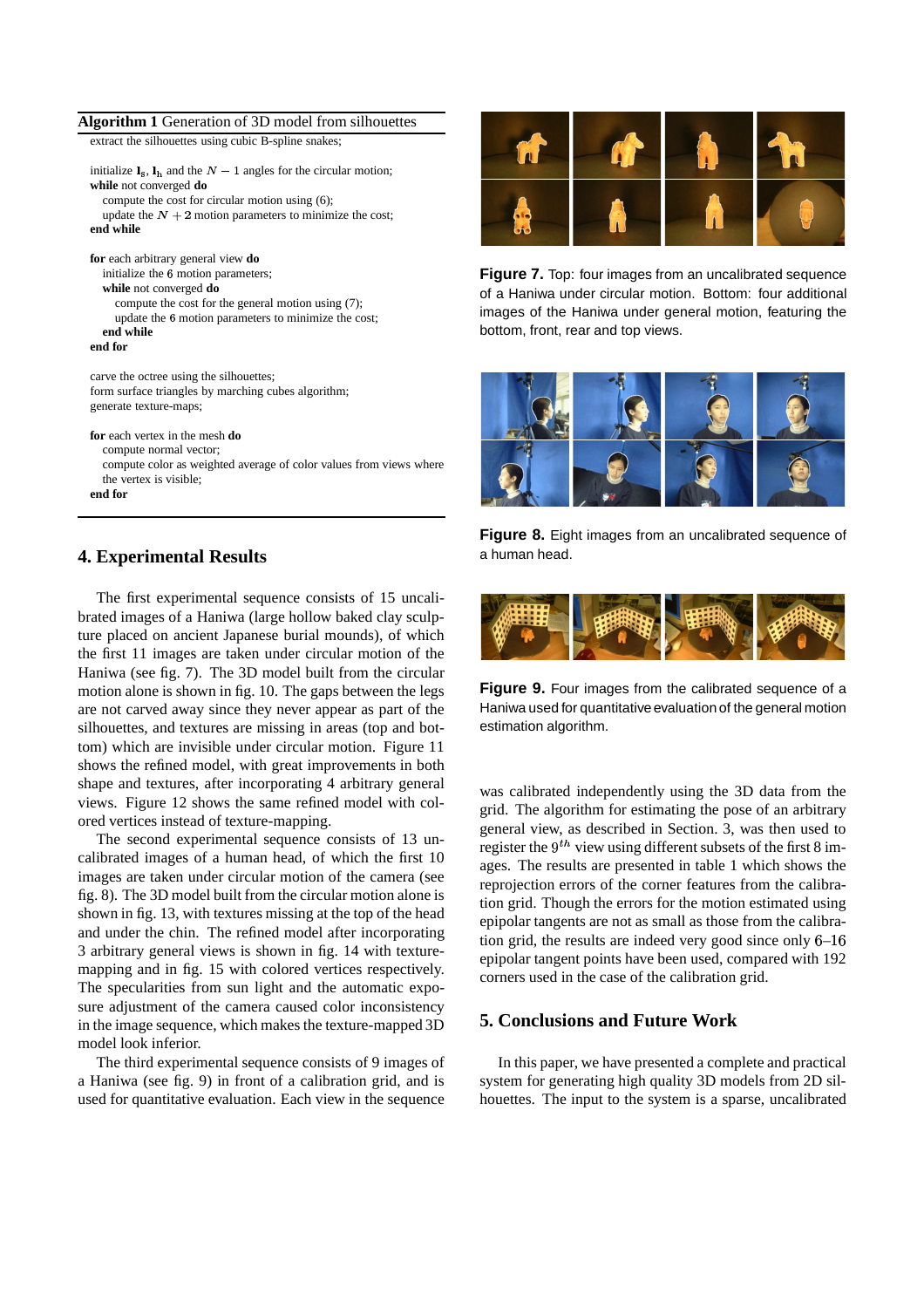

**Figure 10.** 3D model of the Haniwa built from the circular motion sequence. The gaps between the legs are not carved away since they never appear as part of the silhouettes, and textures are missing in areas (top and bottom) which are invisible under circular motion.



**Figure 13.** 3D model of the human head built from the circular motion sequence. Textures are missing at the top of the head and under the chin.



**Figure 11.** 3D model of the Haniwa after incorporating the 4 additional views, showing great improvements in both shape and textures.



**Figure 14.** 3D model of the human head after incorporating the 3 additional views. The whole model is now covered with textures. The color inconsistency is due to the specularities from sun light and the automatic exposure adjustment of the camera.



**Figure 12.** Same model as in fig. 11, but with colored vertices instead of texture mapping.



**Figure 15.** Same model as in fig. 14, but with colored vertices instead of texture mapping.